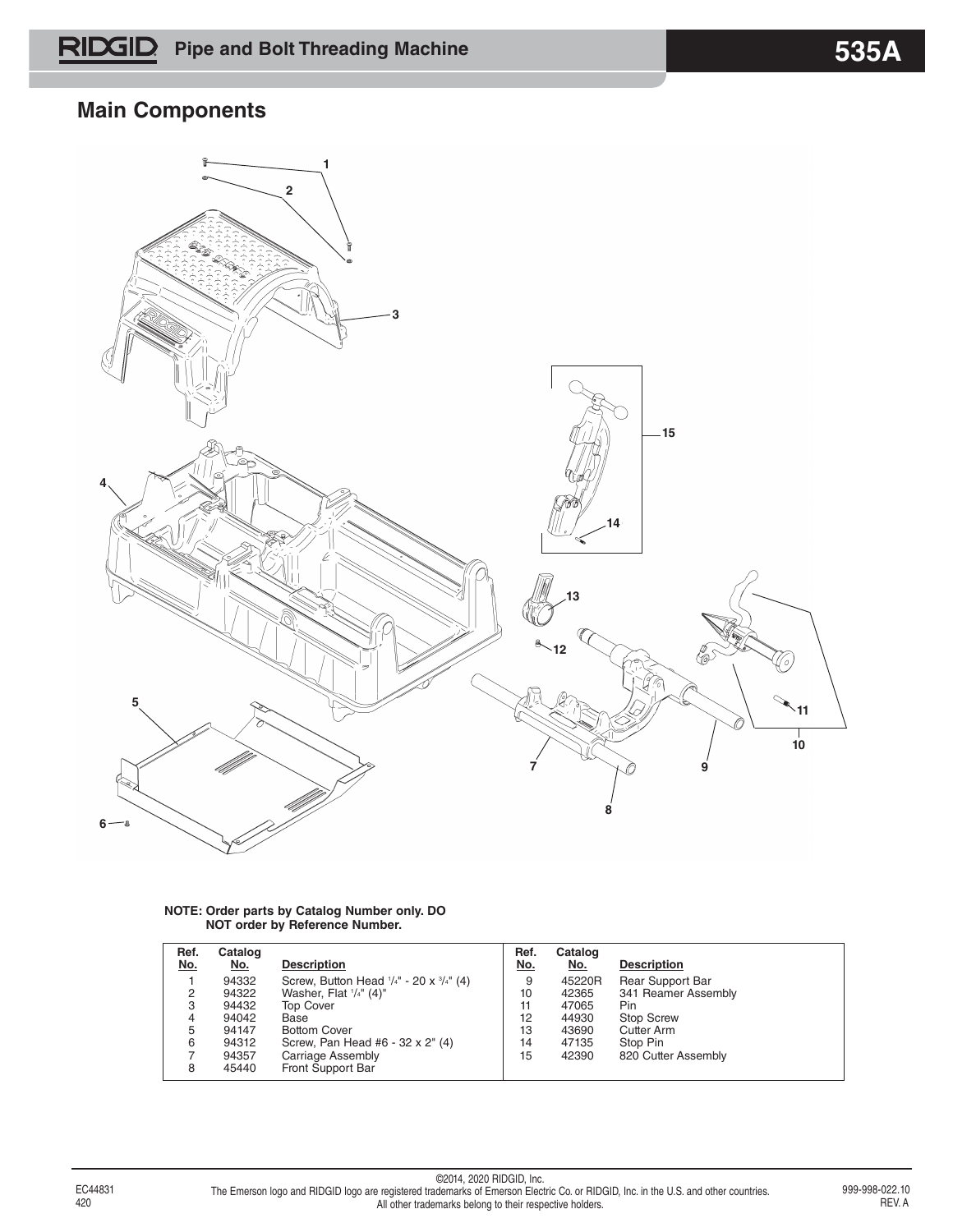### **Drive Shaft Assembly**



| Ref.<br>No.    | Catalog<br>No. | <b>Description</b>                                            | Ref.<br>No. | Catalog<br>No. | <b>Description</b>                                            |
|----------------|----------------|---------------------------------------------------------------|-------------|----------------|---------------------------------------------------------------|
|                | 94337          | Screw, Button Head $\frac{1}{4}$ " - 20 x $\frac{3}{8}$ " (7) | 17          | 77710          | Lock Nut '/4" - 20                                            |
| 2              | 94082          | Rear Cover                                                    | 18          | 45895          | Spring                                                        |
| 3              | 94077          | <b>Rear Plate</b>                                             | 19          | 27402          | Washer, Flat $\frac{1}{4}$ " (2)                              |
| 4              | 26937          | Retaining Ring (8)                                            | 20          | 94327          | Screw, Socket Head '/4" - 20 x 2'/2"                          |
| 5              | 94022          | <b>Rear Pivot Rod Support</b>                                 | 21          | 94002          | <b>Brake Assembly</b>                                         |
| 6              | 94267          | Key, $\frac{3}{16}$ " Square x $\frac{1}{2}$ " (4)            | 22          | 40910          | Set Screw $\frac{1}{4}$ " - 20 x $\frac{3}{4}$ " (4)          |
| 7 <sup>†</sup> | 93987          | Rear Jaw (4)                                                  | 23          | 94027          | Front Bracket Assembly                                        |
| 8              | 93977          | Pivot Rod (4)                                                 | 24          | 94087          | <b>Drive Gear</b>                                             |
| 9              | 94197          | Key, $\frac{3}{16}$ " Square x $1\frac{3}{16}$ " (4)          | 25          | 94032          | <b>Drive Shaft</b>                                            |
| 10             | 94397          | <b>Retaining Ring</b>                                         | 26          | 94047          | Connecting Link (4)                                           |
| 11             | 94392          | <b>Thrust Washer</b>                                          | $27+$       | 94017          | Front Jaw (4)                                                 |
| 12             | 93957          | Spindle Bearing (2)                                           | 28          | 93992          | Front Pivot Rod Support                                       |
| 13             | 46860          | Grease Fitting (2)                                            | 29          | 94072          | <b>Front Plate</b>                                            |
| 14             | 94037          | <b>Rear Bracket Assembly</b>                                  | 30          | 94097          | <b>Front Cover</b>                                            |
| 15             | 46745          | Screw, $\frac{3}{8}$ " - 16 x 1 $\frac{1}{4}$ " (4)           | 31          | 94332          | Screw, Button Head $\frac{1}{4}$ " - 20 x $\frac{3}{4}$ " (9) |
| 16             | 40930          | Washer, Lock $\frac{3}{8}$ " (4)                              |             |                |                                                               |

† If replacing Front or Rear Jaws you must replace both sets with catalog number 66708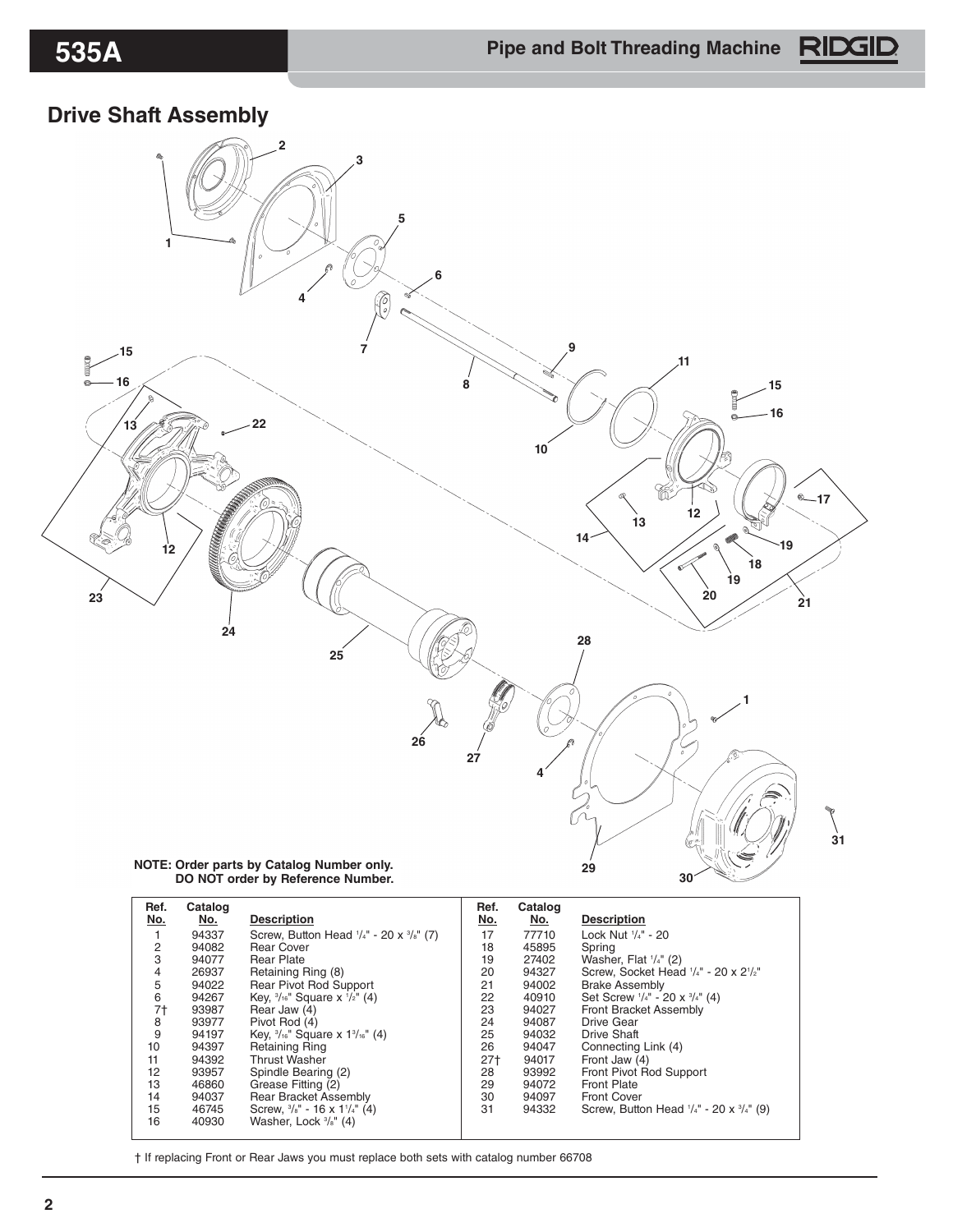## **Drive Shaft Assembly – Type II - Built after serial number EBC065801119**



| NOTE: Order parts by Catalog Number only. |  |  |
|-------------------------------------------|--|--|
| DO NOT order by Reference Number.         |  |  |

| Ref.<br>No. | Catalog<br>No. | <b>Description</b>                                        | Ref.<br>No. | Catalog<br>No. | <b>Description</b>                                            |
|-------------|----------------|-----------------------------------------------------------|-------------|----------------|---------------------------------------------------------------|
|             | 94337          | Screw, Button Head $\frac{1}{4}$ - 20 x $\frac{3}{8}$ (7) | 17          | 77710          | Lock Nut $\frac{1}{4}$ - 20                                   |
| 2           | 94082          | <b>Rear Cover</b>                                         | 18          | 45895          | Spring                                                        |
| 3           | 94077          | <b>Rear Plate</b>                                         | 19          | 27402          | Washer, Flat $\frac{1}{4}$ (2)                                |
| 4           | 26937          | Retaining Ring (8)                                        | 20          | 94327          | Screw, Socket Head '/4" - 20 x 2'/2"                          |
| 5           | 94022          | Rear Pivot Rod Support                                    | 21          | 94002          | <b>Brake Assembly</b>                                         |
| 6           | 94267          | Key, $\frac{3}{16}$ " Square x $\frac{1}{2}$ " (4)        | 22          | 40910          | Set Screw $\frac{1}{4}$ " - 20 x $\frac{3}{4}$ " (4)          |
|             | 66263          | Rear Jaw (4)                                              | 23          | 94027          | <b>Front Bracket Assembly</b>                                 |
| 8           | 93977          | Pivot Rod (4)                                             | 24          | 94087          | Drive Gear                                                    |
| 9           | 94197          | Key, $\frac{3}{16}$ " Square x $1\frac{3}{16}$ " (4)      | 25          | 94032          | <b>Drive Shaft</b>                                            |
| 10          | 94397          | <b>Retaining Ring</b>                                     | 26          | 94047          | Connecting Link (4)                                           |
| 11          | 94392          | <b>Thrust Washer</b>                                      | 27          | 66258          | Front Jaw (4)                                                 |
| 12          | 93957          | Spindle Bearing (2)                                       | 28          | 93992          | Front Pivot Rod Support                                       |
| 13          | 46860          | Grease Fitting (2)                                        | 29          | 94072          | <b>Front Plate</b>                                            |
| 14          | 94037          | <b>Rear Bracket Assembly</b>                              | 30          | 94097          | <b>Front Cover</b>                                            |
| 15          | 46745          | Screw, $\frac{3}{8}$ " - 16 x 1 $\frac{1}{4}$ " (4)       | 31          | 94332          | Screw, Button Head $\frac{1}{4}$ " - 20 x $\frac{3}{4}$ " (9) |
| 16          | 40930          | Washer, Lock $\frac{3}{8}$ " (4)                          |             |                |                                                               |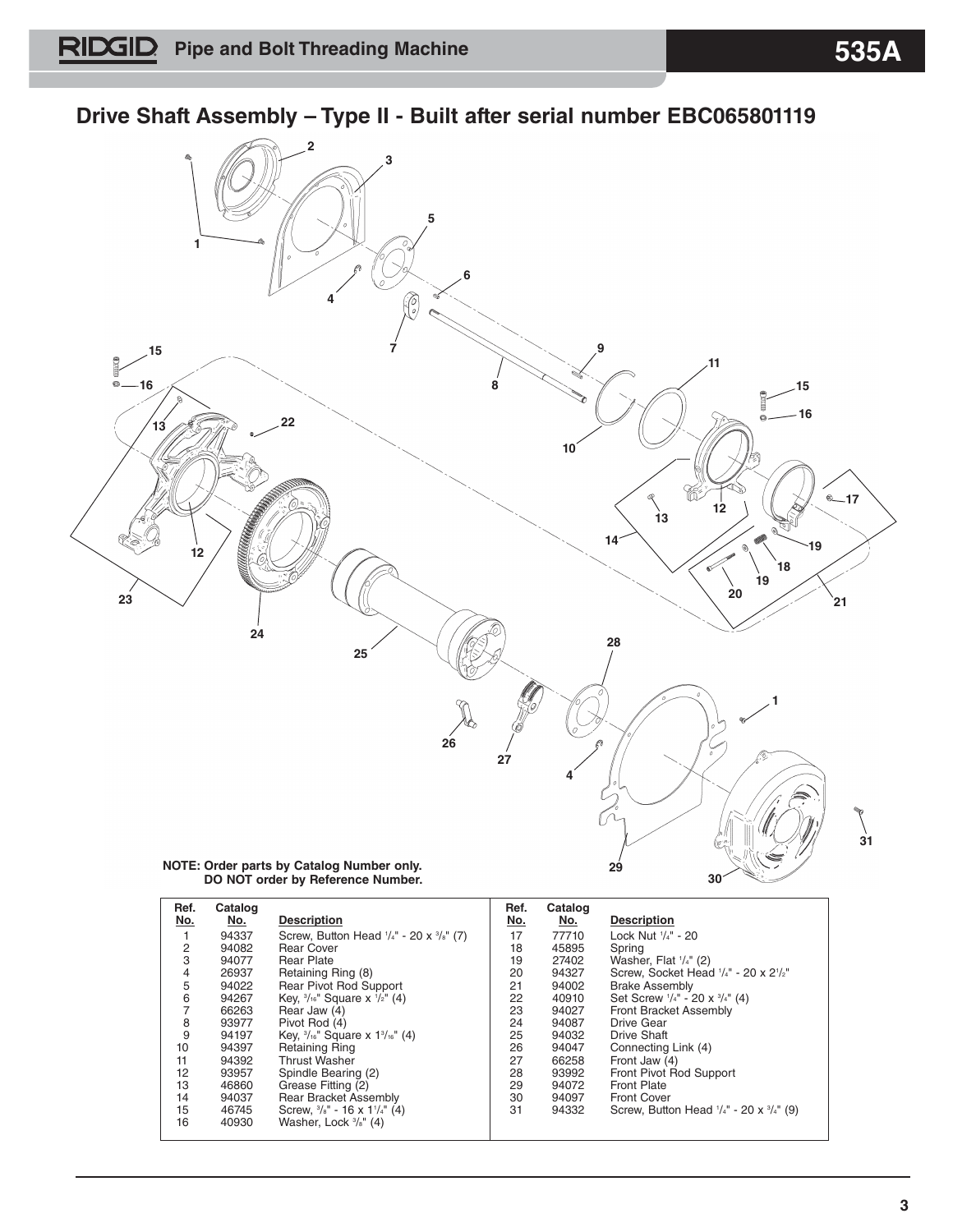# **Gearbox Components**



#### **NOTE: Order parts by Catalog Number only. DO NOT order by Reference Number.**

| Ref.<br>No. | Catalog<br><u>No.</u> | <b>Description</b>                                                    | Ref.<br>No. | Catalog<br>No. | <b>Description</b>                                            |
|-------------|-----------------------|-----------------------------------------------------------------------|-------------|----------------|---------------------------------------------------------------|
|             | 40910                 | Screw, Socket Head $\frac{1}{4}$ " - 20 x $\frac{3}{4}$ " (4)         | 18          | 94062          | <b>Retaining Ring</b>                                         |
| 2           | 34892                 | Set Screw '/4" - 20 x '/2"                                            | 19          | 94052          | Bearing                                                       |
| 3           | 94107                 | <b>Transmission Cover</b>                                             | 20          | 94167          | <b>Front Transmission Bracket</b>                             |
| 4           | 94227                 | <b>Shifter Fork</b>                                                   | 21          | 94247          | Gasket (2)                                                    |
| 5           | 26447                 | Bushing (2)                                                           | 22          | 93967          | Input Shaft Assembly                                          |
| 6           | 94132                 | Shifter Rod                                                           | 23          | 94277          | Key, 3/16" Square x 1/4"                                      |
|             | 94252                 | Gasket (2)                                                            | 24          | 94182          | Intermediate Shaft Assembly                                   |
| 8           | 94242                 | Gasket (2)                                                            | 25          | 94387          | Pop Rivet (5)                                                 |
| 9           | 40367                 | Screw, Socket Head $5/16"$ - 18 x 1 <sup>1</sup> / <sub>4</sub> " (4) | 26          | 94367          | Gasket                                                        |
| 10          | 94262                 | V Belt                                                                | 27          | 94372          | Gasket                                                        |
| 11          | 94217                 | <b>Bushing f/Input Pulley</b>                                         | 28          | 94187          | Control Panel                                                 |
| 12          | 94202                 | Seal                                                                  | 29          | 94207          | Control Panel Label                                           |
| 13          | 94102                 | Input Pulley                                                          | 30          | 94332          | Screw, Button Head $\frac{1}{4}$ " - 20 x $\frac{3}{4}$ " (4) |
| 14          | 94317                 | Screw, Pan Head #8 - 32 x 1" (3)                                      | 31          | 94292          | Spring                                                        |
| 15          | 94172                 | <b>Rear Transmission Bracket</b>                                      | 32          | 94137          | <b>Shifter Shaft</b>                                          |
| 16          | 94177                 | <b>Bearing Retainer</b>                                               | 33          | 94142          | Shifter Knob                                                  |
| 17          | 93972                 | <b>Output Shaft Assembly</b>                                          | 34          | 94427          | Pop Rivet (6)                                                 |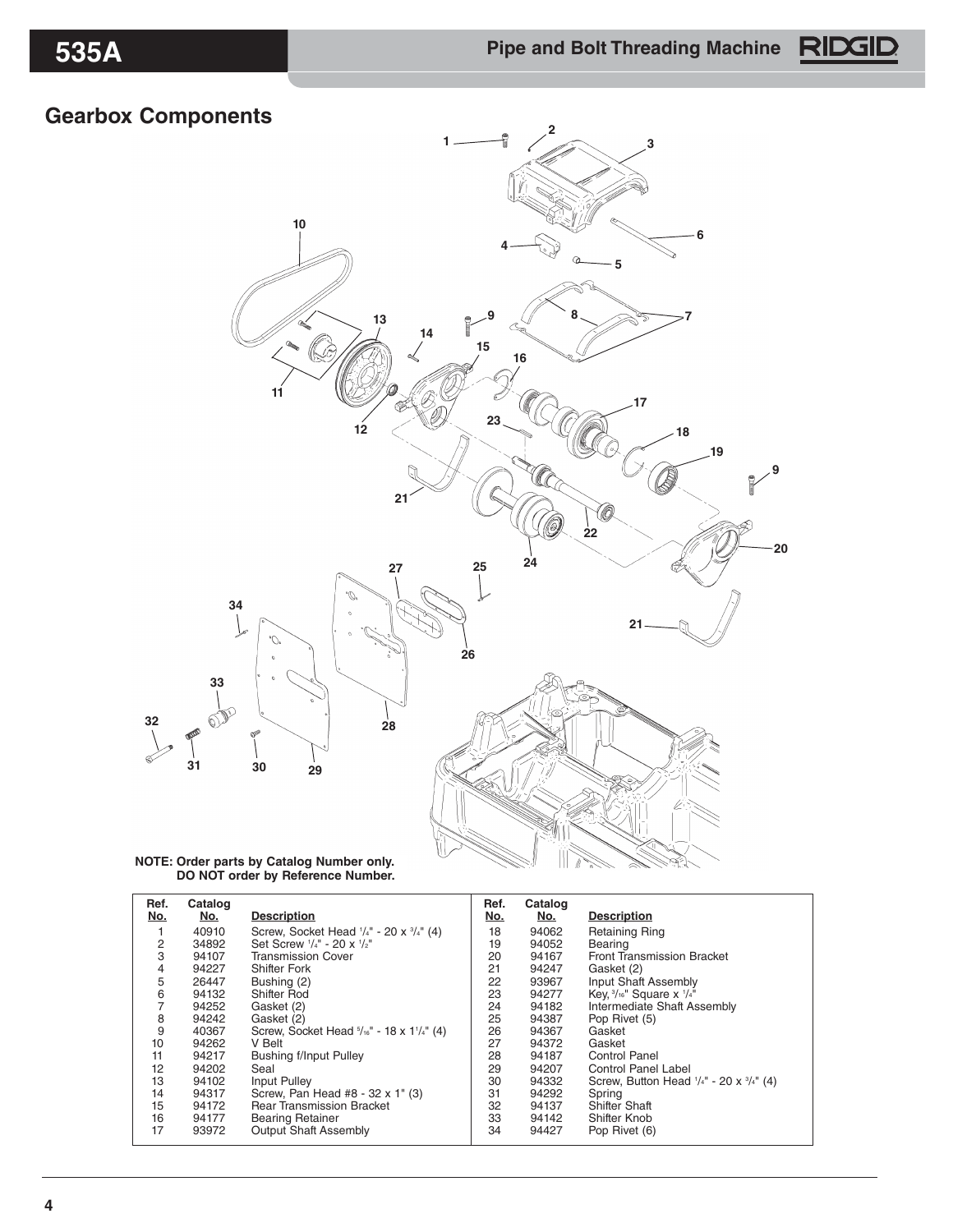## **Carriage and Oiling Components**



#### **NOTE: Order parts by Catalog Number only. DO NOT order by Reference Number.**

| Ref.<br>No.   | Catalog<br><u>No.</u> | <b>Description</b>                             | Ref.<br>No. | Catalog<br><u>No.</u> | <b>Description</b>                             |
|---------------|-----------------------|------------------------------------------------|-------------|-----------------------|------------------------------------------------|
| 1             | 83685                 | Screw, Socket Head $\frac{1}{4}$ - 20 x 1" (5) | 22          | 46810                 | Die Head Détente                               |
|               | 44740                 | Lock Washer, $\frac{1}{4}$ " (5)               | 23          | 46815                 | Pipe Plug, $\frac{1}{s}$ " NPT (2)             |
| $\frac{2}{3}$ | 94092                 | Oil Pump                                       | 24          | 35307                 | Pressure Relief Set                            |
| 4             | 35122                 | Fitting (2)                                    | 25          | 45195                 | Drip Tray                                      |
| 5             | 35117                 | Tube Insert                                    | 26          | 46270                 | Screw, $\frac{1}{4}$ - 20 x $\frac{1}{2}$ (4)  |
| 6             | 26822                 | Oil Hose                                       | 27          | 46370                 | Length Gauge                                   |
| 7             | 27123                 | Oil Pump Bracket                               | 28          | 69157                 | <b>Barbed Fitting</b>                          |
| 8             | 94362                 | Oil Hose                                       | 29          | 35142                 | Hose Clamp                                     |
| 9             | 94407                 | Cable Tie                                      | 30          | 54142R                | <b>Bulkhead Fitting</b>                        |
| 10            | 45615                 | Screw, Flat Head #10 - 32 x 1/2" (2)           | 31          | 87950                 | Hose                                           |
| 11            | 47105                 | Length Indicator Bar                           | 32          | 58467                 | <b>Filter Screen Assembly</b>                  |
| 12            | 94122                 | Drip Edge                                      | 33          | 45420                 | Screw, #10 - 32 x 3/8"                         |
| 13            | 94127                 | Drip Edge                                      | 34          | 45220R                | Support Bar, Rear                              |
| 14            | 43367                 | Screw, #8 $\times$ $3/4"$                      | 35          | 45440                 | Support Bar, Front                             |
| 15            | 94117                 | Drip Edge                                      | 36          | 94112                 | Chip Tray                                      |
| 16            | 47110                 | <b>Indicator Slide</b>                         | 37          | 94347                 | Valve, Oil Drain                               |
| 17            | 45430                 | Pinion                                         | 38          | 94042                 | Base                                           |
| 18            | 47120                 | Pinion Lock Ring                               | 39          | 94222                 | <b>Bushing</b>                                 |
| 19            | 46785                 | Screw, Flat Head #10 - 32 x 3/8" (2)           | 40          | 94012                 | Handwheel                                      |
| 20            | 94357                 | Carriage Assembly (Includes Ref. Nos. 21 - 27) | 41          | 94267                 | Кеу, $\frac{3}{16}$ " Square x $\frac{1}{2}$ " |
| 21            | 46720                 | Oil Seal (2)                                   |             |                       |                                                |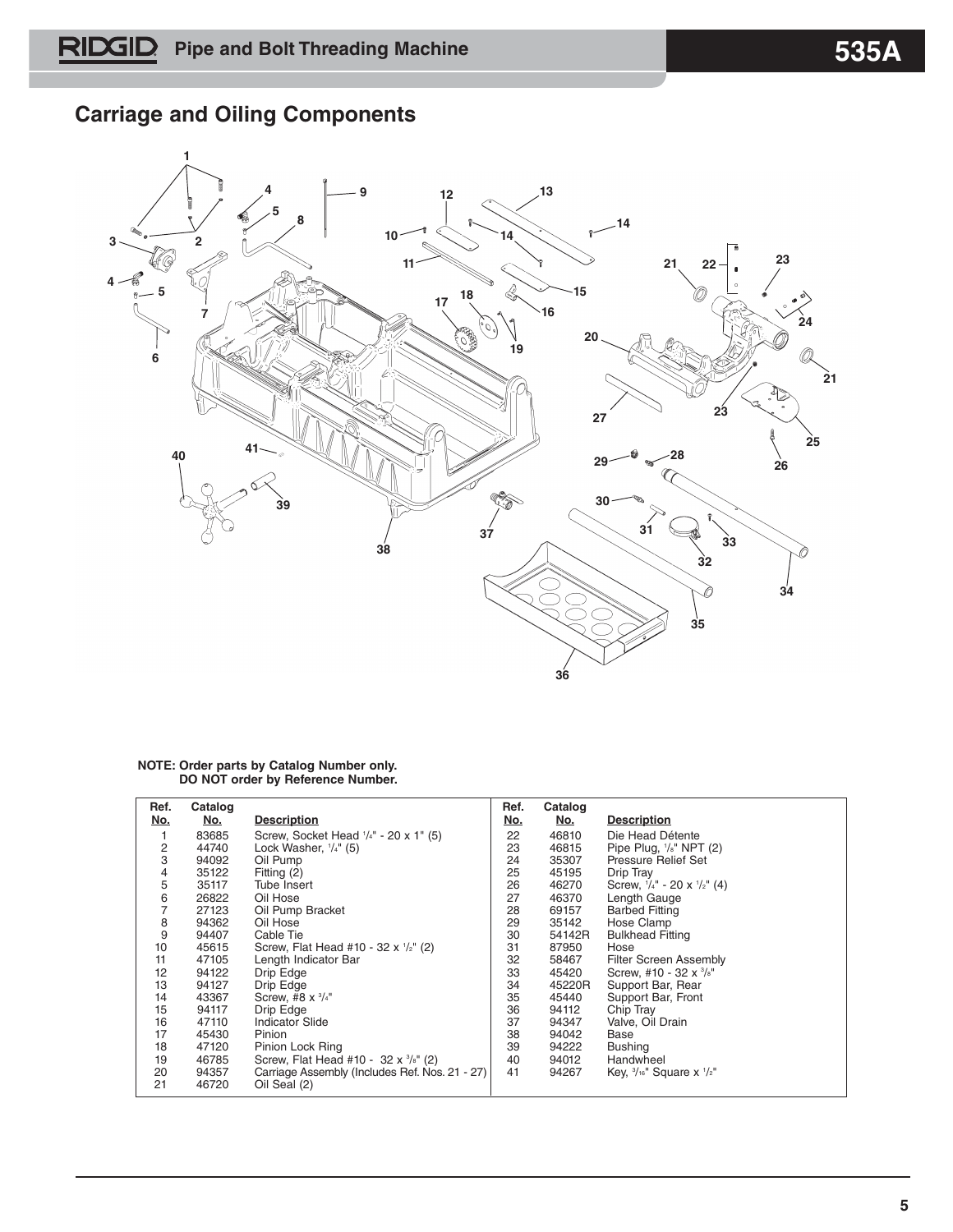## **Electrical Components**



#### **NOTE: Order parts by Catalog Number only. DO NOT order by Reference Number.**

| Ref.       | Catalog    |                                                                  | Ref. | Catalog    |                                                           |
|------------|------------|------------------------------------------------------------------|------|------------|-----------------------------------------------------------|
| <u>No.</u> | <u>No.</u> | <b>Description</b>                                               | No.  | <u>No.</u> | <b>Description</b>                                        |
|            | 40367      | Screw, Socket Head $\frac{5}{16}$ " - 18 x 1 $\frac{1}{4}$ " (8) | 19   | 46875      | Spade Terminal (2)                                        |
| 2          | 40770      | Washer, Split Lock 5/16" (12)                                    | 20   | 93947      | Wire Set                                                  |
| 3          | 96740      | Washer, Flat $\frac{5}{16}$ " (5)                                | 21   | 20118      | Switch Assembly                                           |
| 4          | 94162      | Adjuster Bracket                                                 | 22   | 59342      | <b>Insulator Sleeve</b>                                   |
| 5          | 27113      | Screw, Socket Head 5/16" - 18 x 3/4"                             | 23   | 46985      | Washer, Lock Ext. Tooth #10 (2)                           |
| 6          | 94192      | Motor Table                                                      | 24   | 47147      | Screw, Button Head #10 - 32 x 3/s" (2)                    |
| 7          | 96367      | Tinnerman Nut (4)                                                | 25   | 34667      | Screw, Button Head #10 - 32 x 3/4" (2)                    |
| 8          | 77905      | Set Screw $\frac{5}{16}$ " - 18 x $\frac{1}{4}$ "                | 26   | 94152      | <b>Back Cover</b>                                         |
| 9          | 94237      | Pulley                                                           | 27   | 94337      | Screw, Button Head $\frac{1}{4}$ - 20 x $\frac{3}{8}$ (4) |
| 10         | 94007      | Motor 120V 60 Hz                                                 | 28   | 94232      | Fan Guard                                                 |
| 11         | 94422      | Gasket                                                           | 29   | 94312      | Screw, Pan Head #6 - 32 x 2" (4)                          |
| 12         | 94447      | Fan Cord                                                         | 30   | 94442      | Washer, Flat #6 (8)                                       |
| 13         | 34722      | Nut, Hex #10 - 32 (4)                                            | 31   | 93952      | Spade Terminal (2)                                        |
| 14         | 58542      | Washer, Lock #10 (4)                                             | 32   | 75952      | Strain Relief (2)                                         |
| 15         | 94212      | Fan                                                              | 33   | 44635      | <b>End Splice</b>                                         |
| 16         | 94377      | Jumper                                                           | 34   | 74272      | Foot Switch, B-294HD                                      |
| 17         | 94382      | <b>Terminal Block</b>                                            | 35   | 75902      | Power Cord 115V                                           |
| 18         | 93962      | Lock Nut (2)                                                     |      |            |                                                           |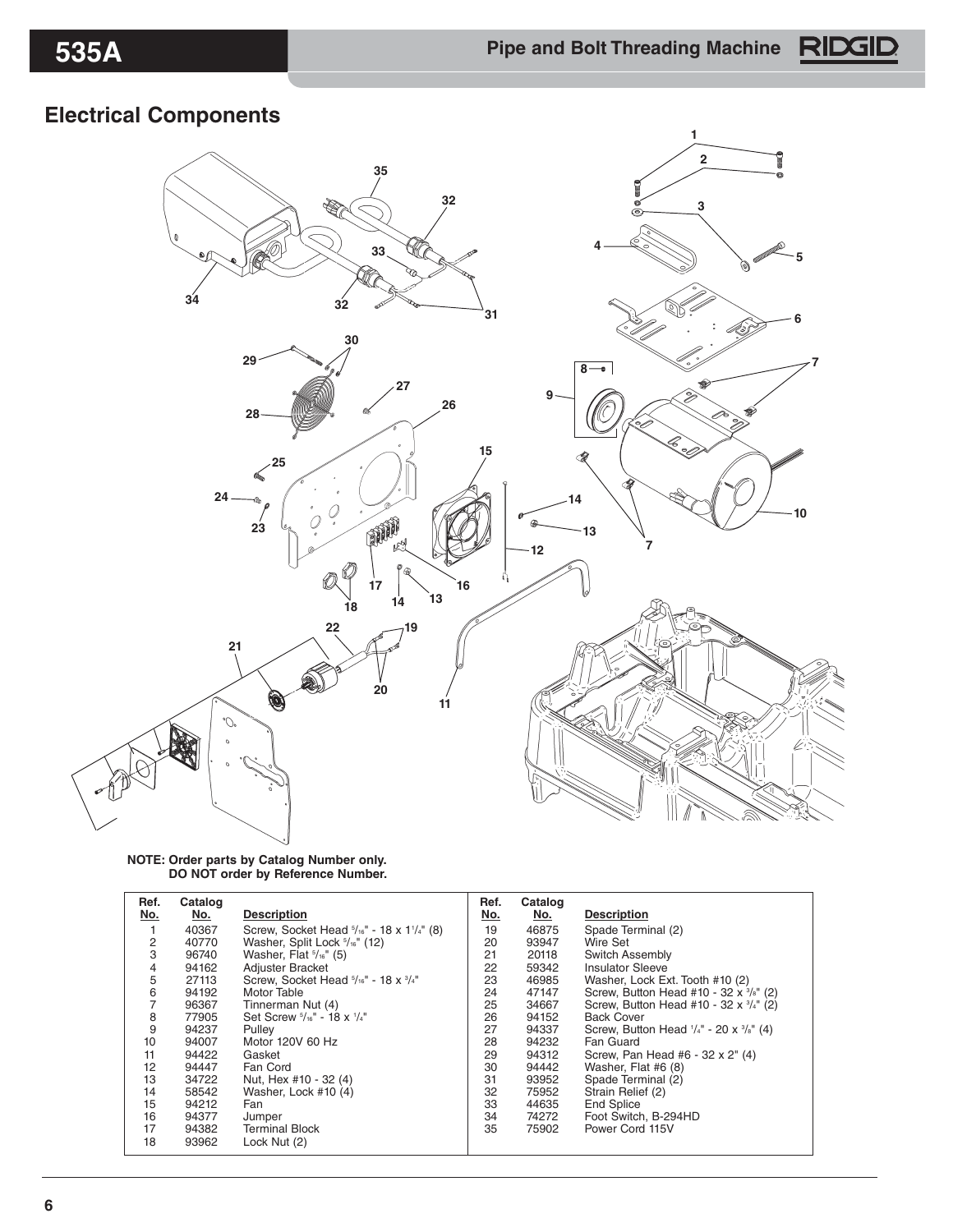### **B-294 HD Foot Switch**

#### **NOTE: Order parts by Catalog Number only. DO NOT order by Reference Number.**

| Ref.                     | Catalog        |                            |
|--------------------------|----------------|----------------------------|
| No.                      | No.            | <b>Description</b>         |
|                          | 36642          | B-294 Foot Switch          |
| $\overline{\phantom{0}}$ | 36647          | B-295 Foot Switch          |
| $\overline{\phantom{0}}$ | 36662          | 301-A Foot Switch          |
|                          | 74272          | B-294 HD Foot Switch       |
| $\overline{1}$           | 36667          | Warning Label (B-294)      |
|                          | 36672          | Warning Label (B-295)      |
|                          | 36687R         | Warning Label (301-A)      |
|                          | 76352          | Warning Label (B-294 HD)   |
| 2                        | 36692R         | Cover                      |
| 3                        | 36787          | Screw #10 Self-tapping (5) |
| 4                        | 36697R         | Foot Pedal                 |
| 5                        | 68880          | Cord (B-294)               |
|                          | 36712          | Cord (B-295)               |
|                          | 36727          | Cord (301-A)               |
|                          | 75972          | Cord (B-294 HD)            |
| 6                        | 36732          | Cord Connector             |
|                          | 75977          | Cord Connector (B-294 HD)  |
| 7                        | 36702          | Spring                     |
| 8                        | 54347          | Base                       |
| 9<br>10                  | 36747          | Pivot Pin                  |
| 11                       | 36767<br>36772 | O-Ring                     |
| 12                       | 54367          | Poppet<br>Insulator        |
| 13                       | 36762          | Micro Switch               |
| 14                       | 54372          | Seal                       |
| 15                       | 54362          | <b>Bottom Cover</b>        |
| 16                       | 54357          |                            |
|                          |                | Bottom Cover Screw (4)     |



## **Wiring Diagram**